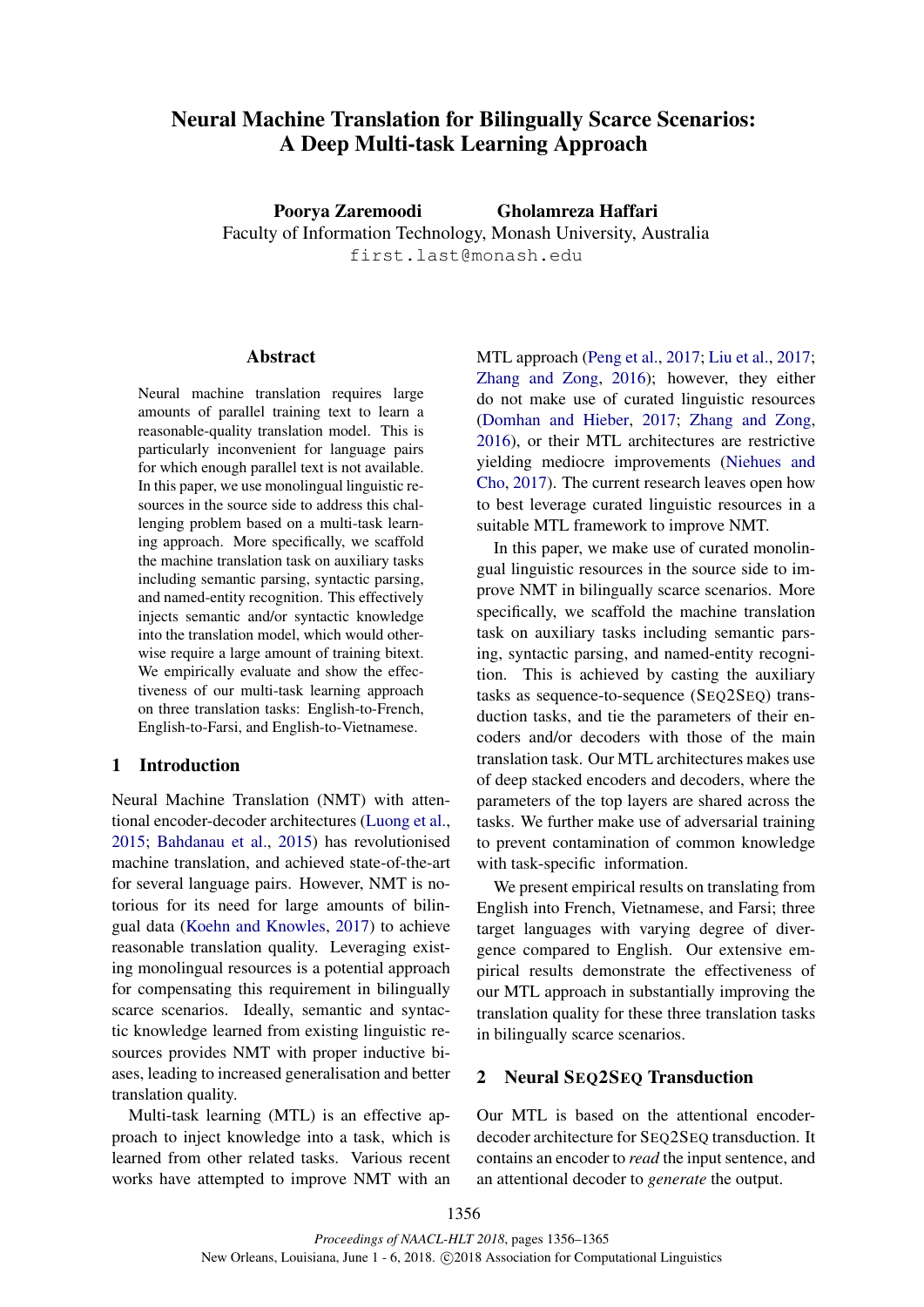Encoder The encoder is a bi-directional RNN whose hidden states represent tokens of the input sequence. These representations capture information not only of the corresponding token, but also other tokens in the sequence to leverage the context. The bi-directional RNN consists of two RNNs running in the left-to-right and right-to-left directions over the input sequence:

$$
\overrightarrow{\boldsymbol{h}_i} = \text{RNN}(\overrightarrow{\boldsymbol{h}}_{i-1}, \boldsymbol{E}_S[x_i])
$$
  

$$
\overleftarrow{\boldsymbol{h}}_i = \text{RNN}(\overleftarrow{\boldsymbol{h}}_{i+1}, \boldsymbol{E}_S[x_i])
$$

where  $\mathbf{E}_{S}[x_i]$  is the embedding of the token  $x_i$ from the embedding table  $\mathbf{E}_S$  of the input (source) space, and  $\overrightarrow{h}_i$  and  $\overleftarrow{h}_i$  are the hidden states of the forward and backward RNNs which can be based on the LSTM (long-short term memory) (Hochreiter and Schmidhuber, 1997) or GRU (gated-recurrent unit) (Chung et al., 2014) units. Each source token is then represented by the concatenation of the corresponding bidirectional hidden states,  $h_i = [\overrightarrow{h}_i; \overleftarrow{h}_i].$ 

Decoder. The backbone of the decoder is a unidirectional RNN which generates the token of the output one-by-one from left to right. The generation of each token  $y_i$  is conditioned on all of the previously generated tokens  $y_{\leq j}$  via the state of the RNN decoder  $s_i$ , and the input sequence via a *dynamic* context vector  $c_j$  (explained shortly):

$$
y_j \sim \operatorname{softmax}(\boldsymbol{W}_y \cdot \boldsymbol{r}_j + \boldsymbol{b}_r) \tag{1}
$$

$$
\begin{array}{rcl}\n\mathbf{r}_j & = & \tanh(\mathbf{s}_j + \mathbf{W}_{rc} \cdot \mathbf{c}_j + \mathbf{W}_{rj} \cdot \mathbf{E}_T[y_{j-1}]) \tag{2} \\
\mathbf{s}_j & = & \tanh(\mathbf{W}_s \cdot \mathbf{s}_{j-1} + \mathbf{W}_{sj} \cdot \mathbf{E}_T[y_{j-1}] + \mathbf{W}_{sc} \cdot \mathbf{c}_j)\n\end{array}
$$

where  $E_T[y_i]$  is the embedding of the token  $y_i$ from the embedding table  $E_T$  of the output (target) space, and the  $W$  matrices and  $b_r$  vector are the parameters.

A crucial element of the decoder is the *attention* mechanism which dynamically attends to relevant parts of the input sequence necessary for generating the next token in the output sequence. Before generating the next token  $t_i$ , the decoder computes the attention vector  $\alpha_i$  over the input token:

$$
\begin{array}{rcl}\n\alpha_j & = & \text{softmax}(\boldsymbol{a}_j) \\
a_{ji} & = & \boldsymbol{v} \cdot \tanh(\boldsymbol{W}_{ae} \cdot \boldsymbol{h}_i + \mathbf{W}_{at} \cdot \boldsymbol{s}_{j-1})\n\end{array}
$$

which intuitively is similar to the notion of *alignment* in word/phrase-based statistical MT (Brown et al., 1993). The attention vector is then used to

compute a fixed-length dynamic representation of the source sentence

$$
c_j = \sum_i \alpha_{ji} h_i. \tag{3}
$$

which is conditioned upon in the RNN decoder when computing the next state or generating the output word (as mentioned above).

Training and Decoding. The model parameters are trained end-to-end by maximising the (regularised) log-likelihood of the training data

$$
\arg \max_{\boldsymbol{\theta}} \sum_{(\boldsymbol{x}, \boldsymbol{y}) \in \mathcal{D}} \sum_{j=1}^{|\boldsymbol{y}|} \log P_{\boldsymbol{\theta}}(y_j | \boldsymbol{y}_{< j}, \boldsymbol{x})
$$

where the above conditional probability is defined according to eqn (1). Usually drop-out is employed to prevent over-fitting on the training data. In the decoding time, the best output sequence for a given input sequence is produced by

$$
\arg\max_{\boldsymbol{y}} P_{\boldsymbol{\theta}}(\boldsymbol{y}|\boldsymbol{x}) = \prod_j P_{\boldsymbol{\theta}}(y_j|\boldsymbol{y}_{< j}\boldsymbol{x}).
$$

Usually greedy decoding or beam search algorithms are employed to find an approximate solution, since solving the above optimisation problem exactly is computationally hard.

# 3 SEQ2SEQ Multi-Task Learning

We consider an extension of the basic SEQ2SEQ model where the encoder and decoder are equipped with deep stacked layers. Presumably, deeper layers capture more abstract information about a task, hence they can be used as a mechanism to share useful generalisable information among multiple tasks.

Deep Stacked Encoder. The deep encoder consists of multiple layers, where the hidden states in layer  $\ell-1$  are the inputs to the hidden states at the next layer  $\ell$ . That is,

$$
\overrightarrow{\boldsymbol{h}}_{i}^{\ell} = \overrightarrow{\textrm{RNN}}_{\boldsymbol{\theta}_{\ell,enc}}^{\ell}(\overrightarrow{\boldsymbol{h}}_{i-1}^{\ell}, \boldsymbol{h}_{i}^{\ell-1})
$$
\n
$$
\overleftarrow{\boldsymbol{h}}_{i}^{\ell} = \overleftarrow{\textrm{RNN}}_{\boldsymbol{\theta}_{\ell,enc}}^{\ell}(\overleftarrow{\boldsymbol{h}}_{i-1}^{\ell}, \boldsymbol{h}_{i}^{\ell-1})
$$

where  $h_i^{\ell} = [\overrightarrow{h}_i^{\ell}; \overleftarrow{h}_i^{\ell}]$  is the hidden state of the  $\ell$ 'th layer RNN encoder for the i'th source sentence word. The inputs to the first layer forward/backward RNNs are the source word embeddings  $E_S[x_i]$ . The representation of the source sentence is then the concatenation of the hidden states for all layers  $h_i = [h_i^1; \dots; h_i^L]$  which is then used by the decoder.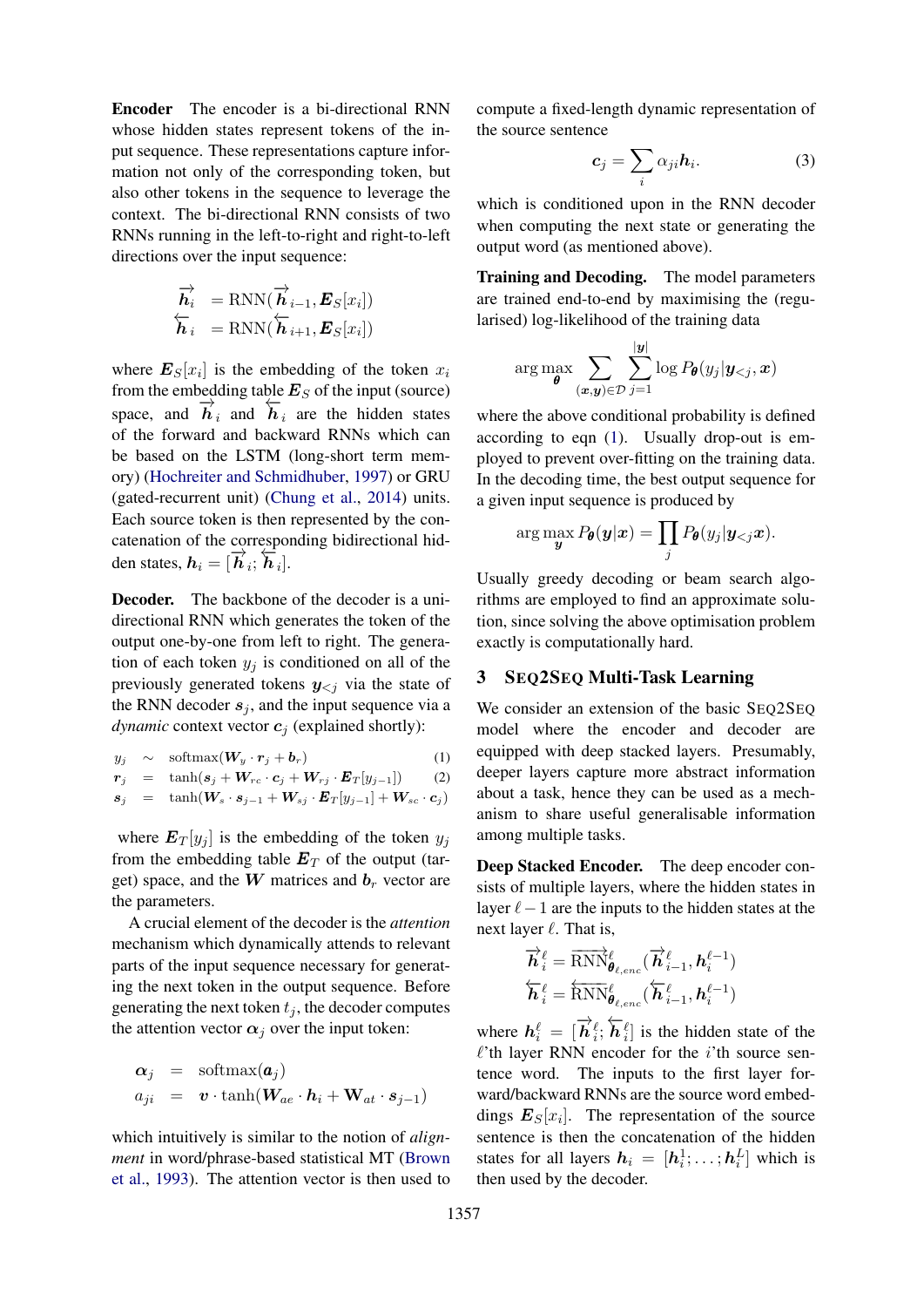Deep Stacked Decoder. Similar to the multilayer RNN encoder, the decoder RNN has multiple layers:

$$
\boldsymbol{s}^{\ell}_j = \text{RNN}^{\ell}_{\boldsymbol{\theta}_{\ell,dec}}(\boldsymbol{s}^{\ell}_{j-1}, \boldsymbol{s}^{\ell-1}_{j})
$$

where the inputs to the first layer RNNs are

$$
\boldsymbol{W_{sj}}\cdot\boldsymbol{E}_{T}[y_{j-1}]+\boldsymbol{W_{sc}}\cdot\boldsymbol{c}_{j}
$$

in which  $c_j$  is the dynamic source context, as defined in eqn 3. The state of the decoder is then the concatenation of the hidden states for all layers:  $s_j = [s_j^1; \dots; s_j^L]$  which is then used in eqn 2 as part of the "output generation module".

Shared Layer MTL. We share the deep layer RNNs in the encoders and/or decoders across the tasks, as a mechanism to share abstract knowledge and increase model generalisation.

Suppose we have a total of  $M + 1$  tasks, consisting of the main task plus  $M$  auxiliary tasks. Let  $\Theta_{enc}^m = \{\theta_{\ell,enc}^m\}_{\ell=1}^L$  and  $\Theta_{dec}^m = \{\theta_{\ell',dec}^m\}_{\ell'=1}^{L'}$ be the parameters of multi-layer encoder and decoder for the task m. Let  $\{\Theta_{enc}^m, \Theta_{dec}^m\}_{m=1}^M$  and  $\{\Theta_{enc}^0, \Theta_{dec}^0\}$  be the RNN parameters for the auxiliary tasks and the main task, respectively. We share the parameters of the deep-level encoders and decoders of the auxiliary tasks with those of the main task. That is,

$$
\forall m \in [1,..,M] \; \forall \ell \in [L_{enc}^m,..,L] \quad : \quad \boldsymbol{\theta}_{\ell,enc}^m = \boldsymbol{\theta}_{\ell,enc}^0
$$
  

$$
\forall m \in [1,..,M] \; \forall \ell' \in [L_{dec}^m,..,L'] \quad : \quad \boldsymbol{\theta}_{\ell',dec}^m = \boldsymbol{\theta}_{\ell',dec}^0
$$

where  $L_{enc}^{m}$  and  $L_{dec}^{m}$  specify the deep-layer RNNs need to be shared parameters. Other parameters to share across the tasks include those of the attention module, the source/target embedding tables, and the output generation module. As an extreme case, we can share *all* the parameters of SEQ2SEQ architectures across the tasks.

Training Objective. Suppose we are given a collection of  $M+1$  SEQ2SEQ transductions tasks, each of which is associated with a training set  $\mathcal{D}_m := \{(\boldsymbol{x}_i, \boldsymbol{y}_i)\}_{i=1}^{N_m}$ . The parameters are learned by maximising the MTL training objective:

$$
\mathcal{L}_{mtl}(\mathbf{\Theta}_{mtl}) := \sum_{m=0}^{M} \frac{\gamma_m}{|\mathcal{D}_m|} \sum_{(\boldsymbol{x}, \boldsymbol{y}) \in \mathcal{D}_m} \log P_{\mathbf{\Theta}_m}(\boldsymbol{y}|\boldsymbol{x})
$$
\n(4)

where  $\Theta_{mtl}$  denotes all the parameters of the MTL architecture,  $|\mathcal{D}_m|$  denotes the size of the training set for the task m, and  $\gamma_m$  balances out its influence in the training objective.

Training Schedule. Variants of stochastic gradient descent (SGD) can be used to optimise the objective in order to learn the parameters. Making the best use of tasks with different objective geometries is challenging, e.g. due to the scale of their gradients. One strategy for making an SGD update is to select the tasks from which the next data items should be chosen. In our training schedule, we randomly select a training data item from the main task, and pair it with a data item selected from a randomly selected auxiliary task for making the next SGD update. This ensures the presence of training signal from the main task in all SGD updates, and avoids the training signal being washed out by the auxiliary tasks.

# 4 Adversarial Training

The learned shared knowledge can be contaminated by task-specific information. We address this issue by adding an adversarial objective. The basic idea is to augment the MTL training objective with additional terms, so that the identity of a task cannot be predicted from its data items by the representations resulted from the shared encoder/decoder RNN layers.

Task Discriminator. The goal of the task discriminator is to predict the identity of a task for a data item based on the representations of the share layers. More specifically, our task discriminator consists of two RNNs with LSTM units, each of which encodes the sequence of hidden states in the shared layers of the encoder and the decoder.<sup>1</sup> The last hidden states of these two RNNs are then concatenated, giving rise to a fixed dimensional vector summarising the representations in the shared layers. The summary vector is passed through a fully connected layer followed by a softmax to predict the probability distribution over the tasks:

$$
P_{\mathbf{\Theta}_d}(\text{task id}|\mathbf{h}_d) \sim \text{softmax}(\mathbf{W}_d \mathbf{h}_d + \mathbf{b}_d)
$$

$$
\mathbf{h}_d := \text{disLSTMs}(\text{shrRep}_{\mathbf{\Theta}_{ml}}(\mathbf{x}, \mathbf{y}))
$$

where disLSTMs denotes the discriminator LSTMs, shr $\text{Rep}_{\Theta_{mtl}}(\boldsymbol{x}, \boldsymbol{y})$  denotes the representations in the shared layer of deep encoders and decoders in the MTL architecture, and  $\Theta_d$  includes the disLSTMs parameters as well as  $\{W_d, b_d\}.$ 

<sup>&</sup>lt;sup>1</sup>When multiple layers are shared, we concatenate their hidden states at each time step, which is then input to the task discriminator's LSTMs.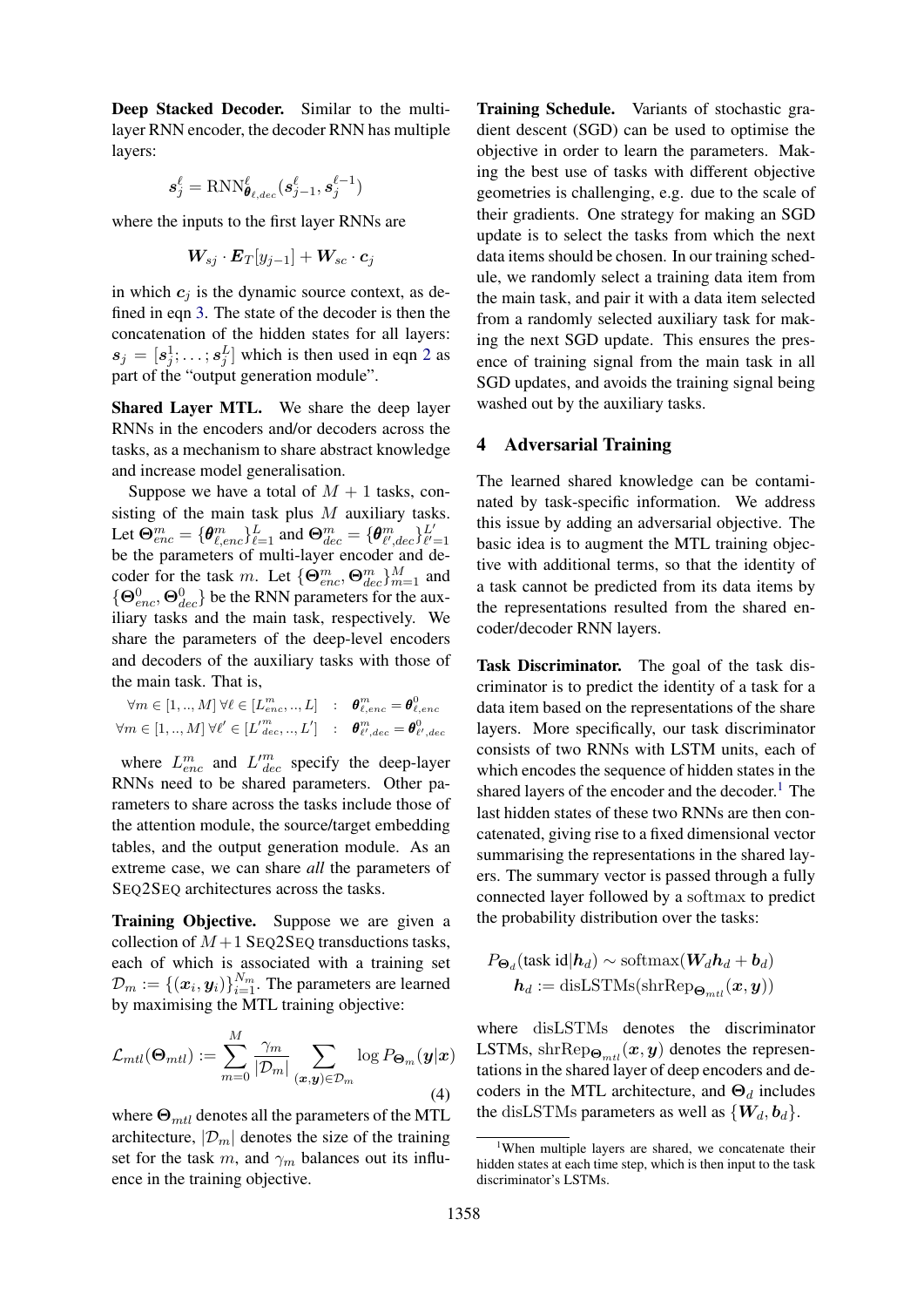Adversarial Objective. Inspired by (Chen et al., 2017), we add two additional terms to the MTL training objective in eqn 4. The first term is  $\mathcal{L}_{adv1}(\Theta_d)$  defined as:

$$
\sum_{m=0}^{M} \sum_{(\boldsymbol{x}, \boldsymbol{y}) \in \mathcal{D}_m} \log P_{\boldsymbol{\Theta}_d}(m \vert \text{ disLSTMs}(\text{shrRep}_{\boldsymbol{\Theta}_{mtl}}(\boldsymbol{x}, \boldsymbol{y}))).
$$

Maximising the above objective over  $\Theta_d$  ensures proper training of the discriminator to predict the identity of the task. The second term ensures that the parameters of the shared layers are trained so that they confuse the discriminator by maximising the entropy of its predicted distribution over the task identities. That is, we add the term  $\mathcal{L}_{adv2}(\Theta_{mtl})$  to the training objective defined as:

$$
\sum_{m=0}^{M}\sum_{(\bm{x},\bm{y})\in {\cal D}_m}H\big[P_{\bm{\Theta}_d}(.\vert\operatorname{disLSTMs}(\operatorname{shrRep}_{\bm{\Theta}_{mtl}}(\bm{x},\bm{y}))\big)\big]
$$

where  $H[.]$  is the entropy of a distribution. In summary, the adversarial training leads to the following optimisation

$$
\arg\max_{\mathbf{\Theta}_{at},\mathbf{\Theta}_{mtl}} \mathcal{L}_{mtl}(\mathbf{\Theta}_{mtl}) + \mathcal{L}_{adv1}(\mathbf{\Theta}_{d}) + \lambda \mathcal{L}_{adv2}(\mathbf{\Theta}_{mtl}).
$$

We maximise the above objective by SGD, and update the parameters by alternating between optimising  $\mathcal{L}_{mtl}(\Theta_{mtl}) + \lambda \mathcal{L}_{adv2}(\Theta_{mtl})$ and  $\mathcal{L}_{adv1}(\Theta_d)$ .

# 5 Experiments

#### 5.1 Bilingual Corpora

We use three language-pairs, translating from English to French, Farsi, and Vietnamese. We have chosen these languages to analyse the effect of multi-task learning on languages with different underlying linguistic structures. The sentences are segmented using BPE (Sennrich et al., 2016) on the union of source and target vocabularies for English-French and English-Vietnamese. For English-Farsi, BPE is performed using separate vocabularies due to the disjoint alphabets. We use a special <UNK> token to replace unknown BPE units in the test and development sets.

Table 1 show some statistics about the bilingual corpora. Further details about the corpora and their pre-processing is as follows:

• The English-French corpus is a random subset of EuroParlv7 as distributed to WMT2014. Sentence pairs in which either the source

|                     | Train     | Dev   | Test  |
|---------------------|-----------|-------|-------|
| $En \rightarrow Fr$ | 98,846    | 5.357 | 5.357 |
| $En \rightarrow Fa$ | 98,158    | 3,000 | 4.000 |
| $En \rightarrow vi$ | $133,290$ | 1,553 | 1,268 |

Table 1: The statistics of bilingual corpora.

or the target has length more than 80 (before applying BPE) have been removed. The BPE is performed with a 30k total vocabulary size. The "news-test2012" and "news-test-2013" portions are used for validation and test sets, respectively.

- The English-Farsi corpus is assembled from all the parallel news text in LDC2016E93 *Farsi Representative Language Pack* from the Linguistic Data Consortium, combined with English-Farsi parallel subtitles from the TED corpus (Tiedemann, 2012). Since the TED subtitles are user-contributed, this text contained considerable variation in the encoding of its Perso-Arabic characters. To address this issue, we have normalized the corpus using the Hazm toolkit<sup>2</sup>. Sentence pairs in which one of the sentences has more than 80 (before applying BPE) are removed, and BPE is performed with a 30k vocabulary size. Random subsets of this corpus (3k and 4k sentences each) are held out as validation and test sets, respectively.
- The English-Vietnamese is from the translation task in IWSLT 2015, and we use the preprocessed version provided by (Luong and Manning, 2015). The sentence pairs in which at least one of their sentences had more than 300 units (after applying BPE) are removed. "tst2012" and "tst2013" parts are used for validation and test sets, respectively.

#### 5.2 Auxiliary Tasks

We have chosen the following auxiliary tasks to provide the NMT model with syntactic and/or semantic knowledge, in order to enhance the quality of translation:

Named-Entity Recognition (NER). With a small bilingual training corpus, it would be hard for the NMT model to learn how to translate rarely occurring named-entities. Through the NER task,

<sup>&</sup>lt;sup>2</sup>www.sobhe.ir/hazm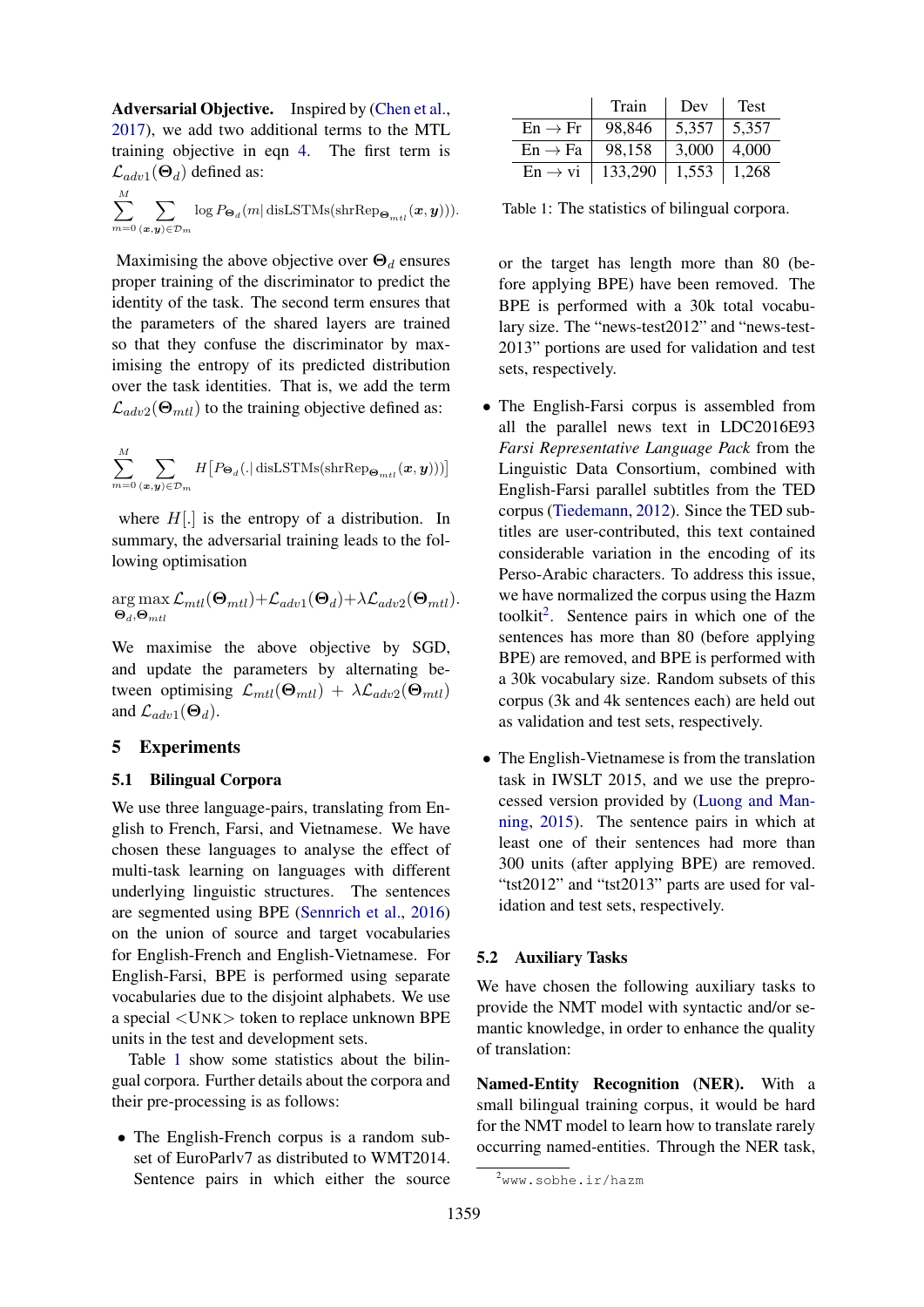the model hopefully learns the skill to recognize named entities. Speculatively, it would then enables leaning translation patterns by masking out named entities. The NER data comes from the CONLL shared task.<sup>3</sup>

Syntactic Parsing. This task enables NMT to learn the phrase structure of the input sentence, which would then be useful in better re-orderings. This would be most useful for language pairs with high syntactic divergence. The parsing data comes from the Penn Tree Bank with the standard split for training, development, and test (Marcus et al., 1993). We linearise the constituency trees, in order to turn syntactic parsing as a SEQ2SEQ transduction (Vinyals et al., 2015).

Semantic Parsing. A good translation should preserve the meaning. Learning from the semantic parsing task enables the NMT model to pay attention to a meaning abstraction of the source sentence, in order to convey it to the target translation. We have made use of the Abstract Meaning Representation (AMR) corpus Release 2.0 (LDC2017T10), which pairs English sentences AMR meaning graphs. We linearise the AMR graphs, in order to convert semantic parsing as a SEQ2SEQ transduction problem (Konstas et al., 2017).

# 5.3 Models and Baselines

We have implemented the proposed multi-task learning architecture in C++ using DyNet (Neubig et al., 2017), on top of Mantis (Cohn et al., 2016) which is an implementation of the attentional SEQ2SEQ NMT model in (?). In our multitask architecture, we do partial sharing of parameters, where the parameters of the top 2 stacked layers are shared among the encoders of the tasks. Moreover, we share the parameters of the top layer stacked decoder among the tasks. Source and target embedding tables are shared among the tasks, while the attention component is task-specific. <sup>4</sup> We compare against the following baselines:

- Baseline 1: The vanila SEQ2SEQ model without any multi-tasking.
- Baseline 2: The multi-tasking architecture proposed in (Niehues and Cho, 2017), which is a

special case of our approach where the parameters of all 3 stacked layers are shared among the tasks.<sup>5</sup> They have not used deep stacked layers in encoder and decoder as we do, so we extend their work to make it comparable with ours.

The configuration of models is as follows. The encoders and decoders make use of GRU units with 400 hidden dimensions, and the attention component has 200 dimensions. For training, we used Adam algorithm (Kingma and Ba, 2014) with the initial learning rate of 0.003 for all of the tasks. Learning rates are halved when the performance on the corresponding dev set decreased. In order to speed-up the training, we use mini-batching with the size of 32. Dropout rates for both encoder and decoder are set to 0.5, and models are trained for 50 epochs where the best models is selected based on the perplexity on the dev set.  $\lambda$  for the adversarial training is set to 0.5. Once trained, the NMT model translates using the greedy search. We use BLEU (Papineni et al., 2002) to measure translation quality. <sup>6</sup>

# 5.4 Results

Table 2 reports the BLEU scores and perplexities for the baseline and our proposed method on the three aforementioned translation tasks. It can be seen that the performance of multi-task learning models are better than Baseline 1 (only MT task). This confirms that adding auxiliary tasks helps to increase the performance of the machine translation task.

As expected, the effect of different tasks are not similar across the language pairs, possibly due to the following reasons: (i) these translation tasks datasets come from different domains so they have various degree of domain relatedness to the auxiliary tasks, and (ii) the BLEU scores of the Baseline 1 show that the three translation models are on different quality levels which may entail that they benefit from auxiliary knowledge on different levels. In order to improve a model with low quality translations due to language divergence, syntactic knowledge can be more helpful as they help better reorderings. In a higher-quality model, however, semantic knowledge can be more useful as

<sup>3</sup> https://www.clips.uantwerpen.be/conll2003/ner

<sup>4</sup> In our experiments, models with task-specific attention components achieved better results than those sharing them.

<sup>&</sup>lt;sup>5</sup>We have used their best performing architecture and changed the training schedule to ours.

<sup>&</sup>lt;sup>6</sup>With "multi-bleu.perl" script from Moses (Koehn et al., 2007).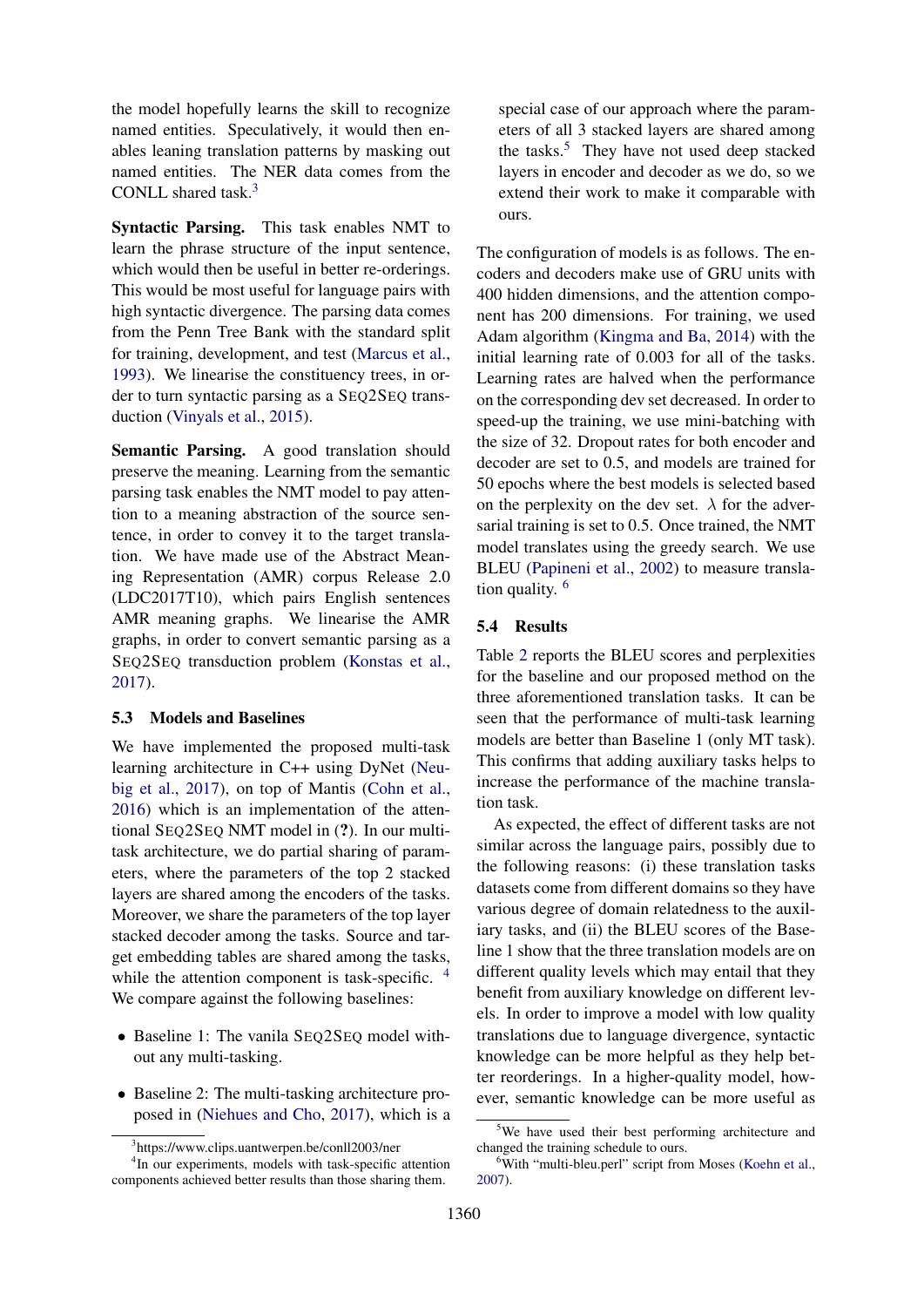|             | English $\rightarrow$ French |             | $English \rightarrow Farsi$ |             |            | English $\rightarrow$ Vietnamese |             |             |            |             |            |       |
|-------------|------------------------------|-------------|-----------------------------|-------------|------------|----------------------------------|-------------|-------------|------------|-------------|------------|-------|
|             | Dev                          |             | Test                        |             | Dev        |                                  | <b>Test</b> |             | Dev        |             | Test       |       |
|             | PPL                          | <b>BLEU</b> | PPI.                        | <b>BLEU</b> | <b>PPL</b> | <b>BLEU</b>                      | <b>PPL</b>  | <b>BLEU</b> | <b>PPL</b> | <b>BLEU</b> | <b>PPL</b> | BLEU  |
| <b>NMT</b>  | 17.27                        | 8.85        | 80.29                       | 10.71       | 86.63      | 7.69                             | 87.94       | 7.46        | 23.24      | 16.53       | 20.36      | 17.86 |
| + Semantic  | 71.7                         | 10.58       | 51.2                        | 12.72       | 56.32      | 8.3                              | 57.88       | 8.32        | 14.86      | 19.96       | 12.79      | 21.82 |
| $+$ NER     | 73.42                        | 10.73       | 52.07                       | 12.92       | 48.46      | 9.11                             | 49.53       | 9.03        | 15.04      | 20.2        | 13.13      | 21.96 |
| + Syntactic | 69.45                        | 11.88       | 48.9                        | 13.94       | 44.35      | 9.73                             | 45.37       | 9.37        | 16.42      | 18.4        | 14.27      | 20.4  |
| + All Tasks | 69.71                        | 11.3        | 49.86                       | 13.41       | 44.03      | 9.68                             | 45.1        | 9.7         | 14.79      | 20.12       | 12.65      | 22.41 |
| $+All+Adv.$ | 68.44                        | 11.93       | 48.92                       | 14.02       | 45.25      | 9.55                             | 45.87       | 9.19        | 14.19      | 21.21       | 12.11      | 23.54 |

Table 2: BLEU scores and perplexities of the baseline vs our MTL architecture with various auxiliary tasks on the full bilingual datasets.

|                     |         | W/O Adaptation | W/ Adaptation |                             |       |  |
|---------------------|---------|----------------|---------------|-----------------------------|-------|--|
|                     | Partial | Full           |               | Partial   Part.+Adv.   Full |       |  |
| $En \rightarrow Fr$ | 13.41   | 9.94           | 14.86         | 15.12                       | 11.94 |  |
| $En \rightarrow Fa$ |         | 7.89           | 10.31         | 10.08                       | 8.6   |  |
| $En \rightarrow Vi$ | 22.41   | 20.26          | 23.35         | 24.28                       | 21.67 |  |

Table 3: Our method (partial parameter sharing) against Baseline 2 (full parameter sharing).

a higher-level linguistic knowledge. This pattern can be seen in the reported results: syntactic parsing leads to more improvement on Farsi translation which has a low BLEU score and high language divergence to English, and semantic parsing yields more improvement on the Vietnamese translation task which already has a high BLEU score. The NER task has led to a steady improvement in all the translation tasks, as it leads to better handling of named entities.

We have further added adversarial training to ensure the shared representation learned by the encoder is not contaminated by the task-specific information. The results are in the last row of Table 2. The experiments show that adversarial training leads to further gains in MTL translation quality, except when translating into Farsi. We speculate this is due to the low quality of NMT for Farsi, where updating shared parameters with respect to the entropy of discriminator's predicted distribution may negatively affect the model.

Table 3 compares our multi-task learning approach to Baseline 2. As Table 3, our partial parameter sharing mechanism is more effective than fully sharing the parameters (Baseline 2), due to its flexibility in allowing access to private taskspecific knowledge. We also applied the adaptation technique (Niehues and Cho, 2017) as follows. Upon finishing MTL training, we continue to train only on the MT task for another 20 epochs, and choose the best model based on perplexity on dev set. Adaptation has led to consistent gains

in the performance of our MTL architecture and Baseline 2.

# 5.5 Analysis

How many layers of encoder/decoder to share? Figure 2 show the results of changing the number of shared layers in encoder and decoder based on the En $\rightarrow$ Vi translation task. The results confirm that partial sharing of stacked layers is better than full sharing. Intuitively, partial sharing provides the model with an opportunity to learn task specific skills via the private layers, while leveraging the knowledge learned from other tasks via shared layers.

Statistics of gold n-grams in MTL translations. Generating high order gold  $n$ -grams is hard. We analyse the effect of syntactic and semantic knowledge on generating gold n-grams in translations.

For each sentence, we first extract  $n$ -grams in the gold translation, and then compute the number of n-grams which are common with the generated translations. Finally, after aggregating the results over the entire test set, we compute the percentage of additional gold  $n$ -grams generated by each MTL model compared to the ones in single-task MT model. The results are depicted in Figure 1. Interestingly, the MTL models generate more correct  $n$ -grams relative to the vanilla NMT model, as n increases.

Effect of the NER task. The NMT model has difficulty translating rarely occurring namedentities, particularly when the bilingual parallel data is scarce. We expect learning from the NER task leads the MTL model to recognize namedentities and learn underlying patterns for translating them. The top part in Table 4 shows an example of such situation. As seen, the MTL is able to recognize all of the named-entities in the sentence and translate the while the single-task model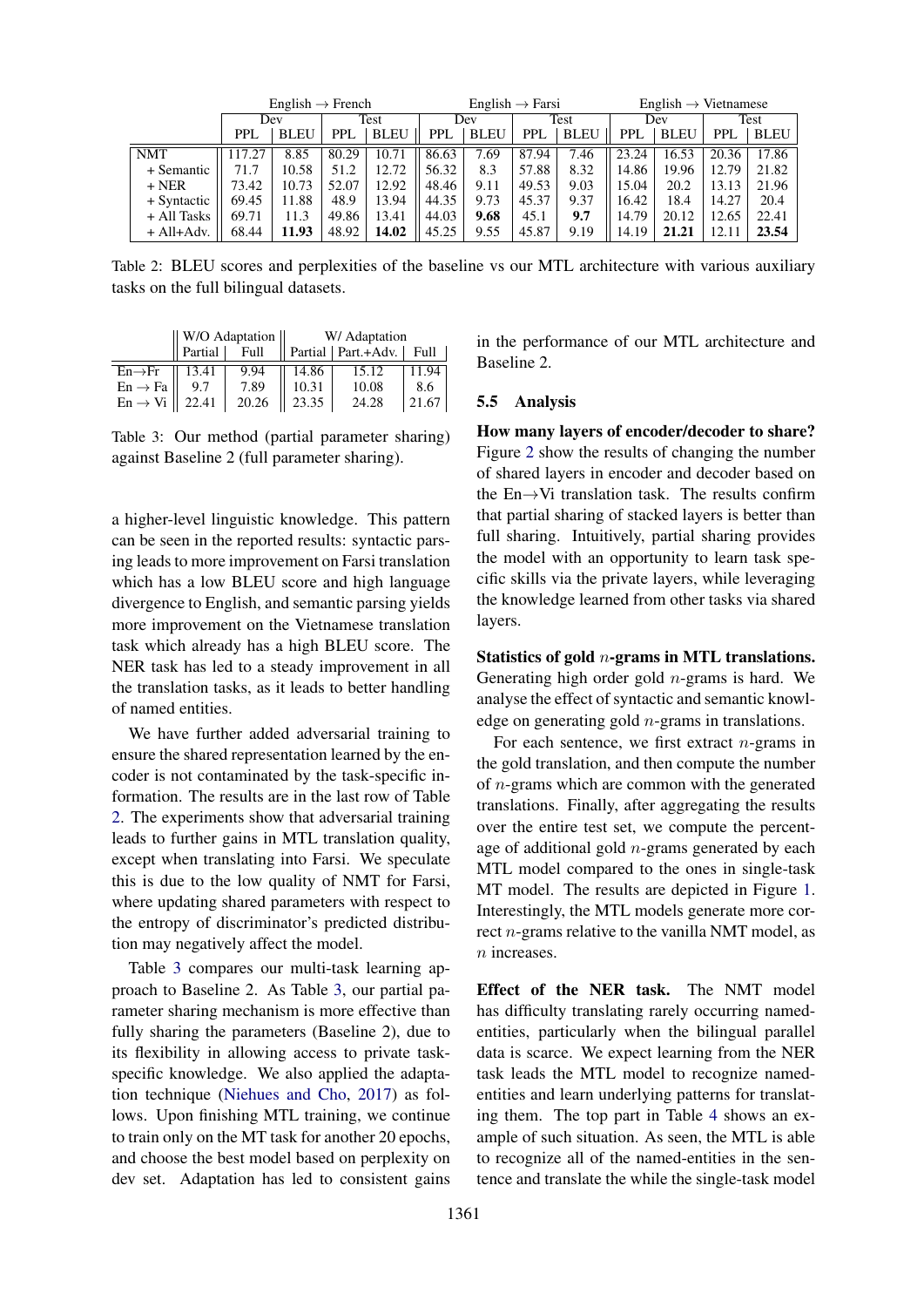

Figure 1: Percentage of more correct  $n$ -grams generated by the deep MTL models compared to the single-task model (only MT).

| English            | this is a building in Hyderabad, India.                                    |
|--------------------|----------------------------------------------------------------------------|
| Reference          | this a building in Hyderabad is, in India.                                 |
| MT only model      | this a building in Hyderabad is.                                           |
| MT+NER model       | this a building in Hyderabad India is.                                     |
| English            | we see people on our screens.                                              |
| Reference          | we people on television screen or cinema see.                              |
| MT only model      | we people see we people.                                                   |
| MT+semantic model  | we people on television screen see.                                        |
| English            | in hospitals, for new medical instruments; in streets for traffic control. |
| Reference          | in hospitals, for instruments medical new; in streets for control traffic  |
| MT only model      | in hospitals, for tools new tools for traffic controlled* <sup>7</sup>     |
| MT+syntactic model | in hospitals, for devices new, in streets for control traffic.             |

Table 4: Example of translations on Farsi test set. In this examples each Farsi word is replaced with its English translation, and the order of words is reversed (Farsi is written right-to-left). The structure of Farsi is Subject-Object-Verb (SOV), leading to different word orders in English and Reference sentences.



Figure 2: BLEU scores for different numbers of shared layers in (top) encoder while no layer is shared in decoder, and (bottom) decoder while no layer is shared in encoder

missed "India".

For more analysis, we have applied a Farsi POS

tagger (Feely et al., 2014) to gold translations. Then, we extracted  $n$ -grams with at least one noun in them, and report the statistics of correct such  $n$ grams, similar to what reported in Figure 1. The resulting statistics is depicted in Figure 3. As seen, the MTL model trained on MT and NER tasks leads to generation of more correct unigram noun phrases relative to the vanilla NMT, as  $n$  increases.

Effect of the semantic parsing task. Semantic parsing encourages a precise understanding of the source text, which would then be useful for conveying the correct meaning to the translation. The middle part in Table 4 is an example translation, showing that semantic parsing has helped NMT by understanding that "the subject sees the object via subject's screens".

Effect of the syntactic parsing task. Recognizing the syntactic structure of the source sentence helps NMT to better translate phrases. The bottom part of Table 4 shows an example translation demonstrating such case. The source sentence is talking about "a method for controlling the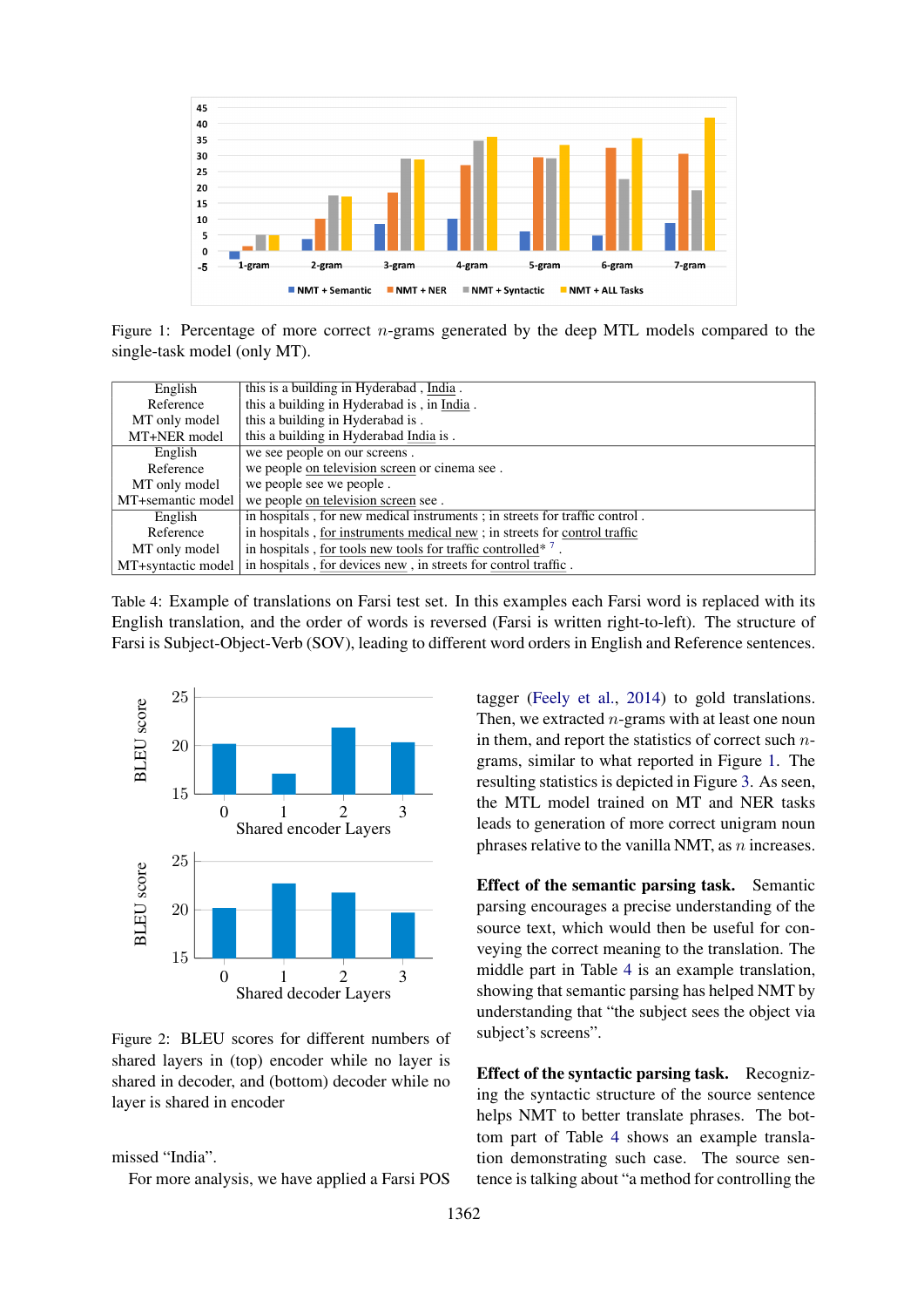

Figure 3: Percentage of more corrected n-grams with at least one noun generated by MT+NER model compared with the only MT model (only MT).

traffic", which is correctly translated by the MTL model while vanilla NMT has mistakenly translated it to "controlled traffic".

# 6 Related Work

Multi-task learning has attracted attention to improve NMT in recent work. (Zhang and Zong, 2016) has made use of monolingual data in the source language in a multitask learning framework by sharing encoder in the attentional encoderdecoder model. Their auxiliary task is to reorder the source text to make it close to the target language word order. (Domhan and Hieber, 2017) proposed a two-layer stacked decoder, which the bottom layer is trained on language modelling on the target language text. The next word is jointly predicted by the bottom layer language model and the top layer attentional RNN decoder. They reported only moderate improvements over the baseline and fall short against using synthetic parallel data. (Dalvi et al., 2017) investigated the amount of learned morphology and how it can be injected using MTL. Our method is related to what they call joint data-learning, where they share all of the SEQ2SEQ components among the tasks.

(Belinkov et al., 2017a; Shi et al., 2016; Belinkov et al., 2017b) investigate syntax/semantics phenomena learned as a byproduct of SEQ2SEQ NMT training. We, in turn, investigate the effect of injecting syntax/semantic on learning NMT using MTL.

The closet work to ours is (Niehues and Cho, 2017), which has made use of part-of-speech tagging and named-entity recognition tasks to improve NMT. They have used the attentional

encoder-decoder with a shallow architecture, and share different parts eg the encoder, decoder, and attention. They report the best performance with fully sharing the encoder. In contrast, our architecture uses partial sharing on deep stacked encoder and decoder components, and the results show that it is critical for NMT improvement in MTL. Furthermore, we propose adversarial training to prevent contamination of shared knowledge with task specific details.

Taking another approach to MTL, (Søgaard and Goldberg, 2016) and (Hashimoto et al., 2017) have proposed architectures by stacking up tasks on top of each other according to their linguistic level, eg from lower level tasks (POS tagging) to higher level tasks (parsing). In this approach, each task uses predicted annotations and hidden states of the lower-level tasks for making a better prediction. This is contrast to the approach taken in this paper where models with shared parameters are trained jointly on multiple tasks.

More broadly, deep multitask learning has been used for various NLP problems, including graphbased parsing (Chen and Ye, 2011) and keyphrase boundary classification (Augenstein and Søgaard, 2017) . (Chen et al., 2017) has applied multi-task learning for Chinese word segmentation, and (Liu et al., 2017) applied it for text classification problem. Both of these works have used adversarial training to make sure the shared layer extract only common knowledge.

MTL has been used effectively to learn from multimodal data. (Luong et al., 2016) has proposed MTL architectures for neural SEQ2SEQ transduction for tasks including MT, image caption generation, and parsing. They fully share the encoders (many-to-one), the decoders (oneto-many), or some of the encoders and decoders (many-to-many). (Pasunuru and Bansal, 2017) have made use of an MTL approach to improve video captioning with auxiliary tasks including video prediction and logical language entailment based on a many-to-many architecture.

# 7 Conclusions and Future Work

We have presented an approach to improve NMT in bilingually scarce scenarios, by leveraging curated linguistic resources in the source, including semantic parsing, syntactic parsing, and named entity recognition. This is achieved via an effective MTL architecture, based on deep stacked en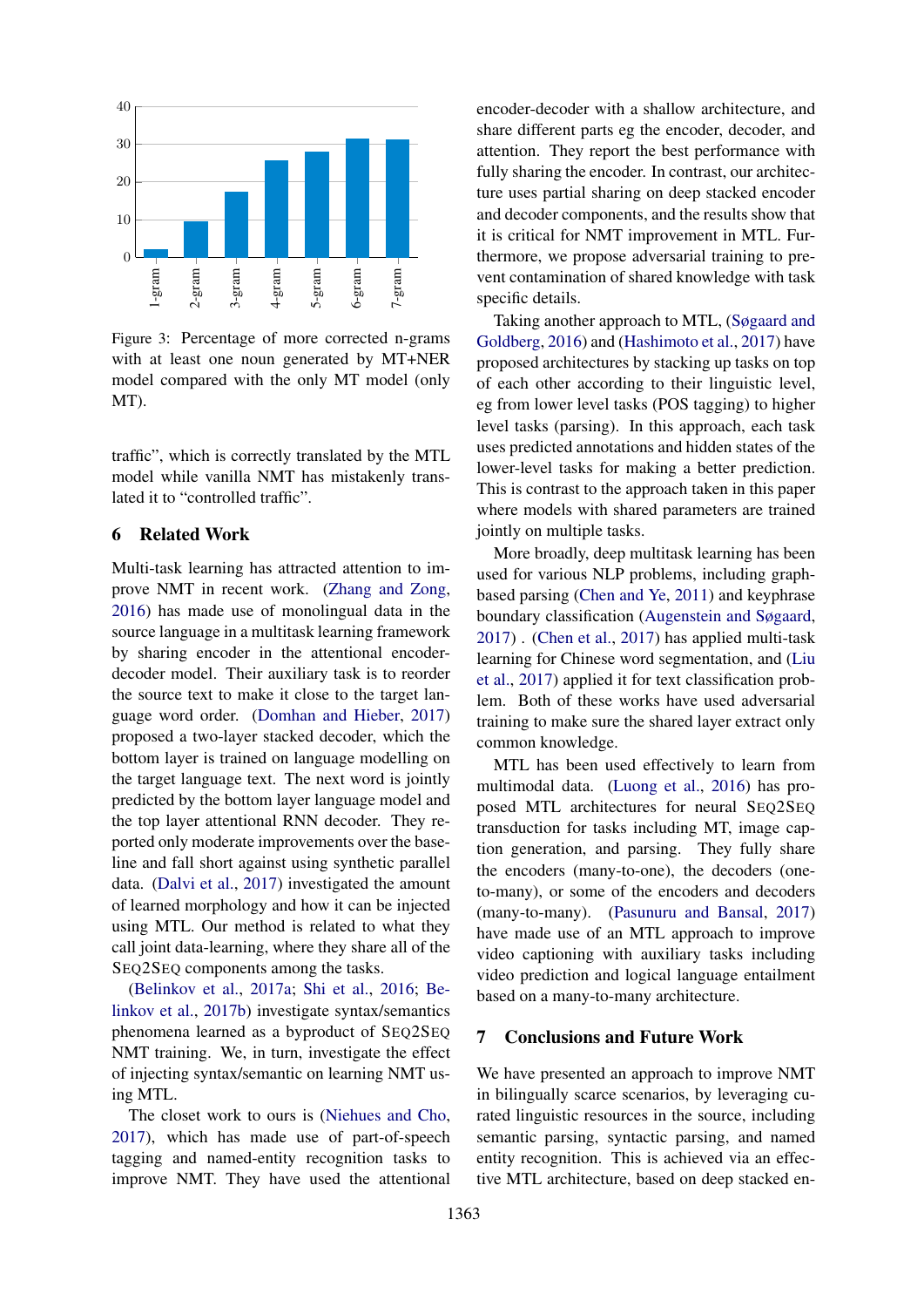coders and decoders, to share common knowledge among the MT and auxiliary tasks. Our experimental results show substantial improvements in the translation quality, when translating from English to French, Vietnamese, and Farsi in bilingually scarce scenarios. For future work, we would like to investigate architectures which allow automatic parameter tying among the tasks (Ruder et al., 2017).

# Acknowledgments

We are very grateful to the members of the JSALT–2017 workshop at CMU, particularly George Foster, Colin Cherry, Patrick Littell, David Mortensen, Graham Neubig, Ji Xin, Daniel Beck, Anna Currey, Vu Hoang, and Gaurav Kumar for the insightful discussions and data pre-processing. This work was supported by computational resources from the Multi-modal Australian ScienceS Imaging and Visualisation Environment (MASSIVE) at Monash University, Amazon, Extreme Science and Engineering Discovery Environment (supported by the NSF grant number OCI-1053575), and the Bridges system (supported by the NSF award number ACI-1445606) at the Pittsburgh Supercomputing Center. This work was supported by the Australian Research Council via DP160102686.

# References

- Isabelle Augenstein and Anders Søgaard. 2017. Multitask learning of keyphrase boundary classification. In *Proceedings of the Annual Meeting of the Association for Computational Linguistics*. pages 341– 346.
- Dzmitry Bahdanau, Kyunghyun Cho, and Yoshua Bengio. 2015. Neural Machine Translation by Jointly Learning to Align and Translate. In *Proceedings of the International Conference on Learning Representations*.
- Yonatan Belinkov, Nadir Durrani, Fahim Dalvi, Hassan Sajjad, and James Glass. 2017a. What do neural machine translation models learn about morphology? In *Proceedings of the Annual Meeting of the Association for Computational Linguistics*. pages 861– 872.
- Yonatan Belinkov, Lluís Màrquez, Hassan Sajjad, Nadir Durrani, Fahim Dalvi, and James Glass. 2017b. Evaluating layers of representation in neural machine translation on part-of-speech and semantic tagging tasks. In *Proceedings of the International Joint Conference on Natural Language Processing*. pages 1–10.
- Peter F. Brown, Vincent J. Della Pietra, Stephen A. Della Pietra, and Robert L. Mercer. 1993. The mathematics of statistical machine translation: Parameter estimation. *Computational Linguistics* 19(2):263–311.
- Xinchi Chen, Zhan Shi, Xipeng Qiu, and Xuanjing Huang. 2017. Adversarial multi-criteria learning for chinese word segmentation. In *Proceedings of the Annual Meeting of the Association for Computational Linguistics*. pages 1193–1203.
- Y. Chen and X. Ye. 2011. Projection Onto A Simplex . *arXiv preprint arXiv:1101.6081* .
- Junyoung Chung, Caglar Gulcehre, Kyunghyun Cho, and Yoshua Bengio. 2014. Empirical evaluation of gated recurrent neural networks on sequence modeling. NIPS Workshop on Deep Learning.
- Trevor Cohn, Cong Duy Vu Hoang, Ekaterina Vymolova, Kaisheng Yao, Chris Dyer, and Gholamreza Haffari. 2016. Incorporating Structural Alignment Biases into an Attentional Neural Translation Model. In *Proceedings of the Conference of the North American Chapter of the Association for Computational Linguistics–Human Language Technologies*. pages 876–885.
- Fahim Dalvi, Nadir Durrani, Hassan Sajjad, Yonatan Belinkov, and Stephan Vogel. 2017. Understanding and improving morphological learning in the neural machine translation decoder. In *Proceedings of the International Joint Conference on Natural Language Processing*. pages 142–151.
- Tobias Domhan and Felix Hieber. 2017. Using targetside monolingual data for neural machine translation through multi-task learning. In *Proceedings of the Conference on Empirical Methods in Natural Language Processing*. pages 1501–1506.
- Weston Feely, Mehdi Manshadi, Robert E Frederking, and Lori S Levin. 2014. The CMU METAL Farsi NLP Approach. In *LREC*. pages 4052–4055.
- Kazuma Hashimoto, Caiming Xiong, Yoshimasa Tsuruoka, and Richard Socher. 2017. A joint many-task model: Growing a neural network for multiple NLP tasks. In *Proceedings of the Conference on Empirical Methods in Natural Language Processing*. pages 1923–1933.
- Sepp Hochreiter and Jurgen Schmidhuber. 1997. Long Short-Term Memory. *Neural Computation* 9(8):1735–1780.
- Diederik Kingma and Jimmy Ba. 2014. Adam: A method for stochastic optimization. *arXiv preprint arXiv:1412.6980* .
- Philipp Koehn, Hieu Hoang, Alexandra Birch, Chris Callison-Burch, Marcello Federico, Nicola Bertoldi, Brooke Cowan, Wade Shen, Christine Moran, Richard Zens, Chris Dyer, Ondřej Bojar, Alexandra Constantin, and Evan Herbst. 2007. Moses: Open